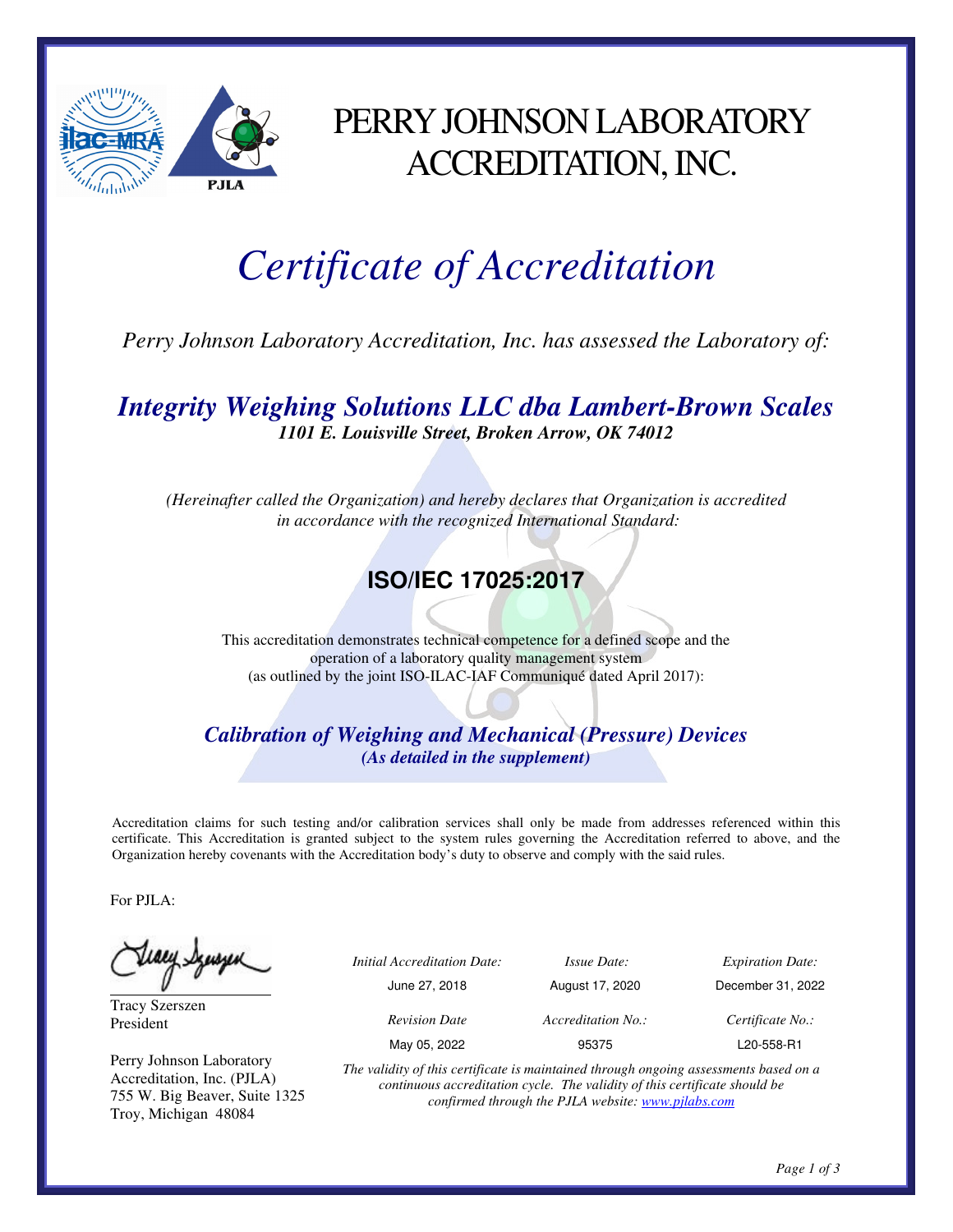

*Certificate of Accreditation: Supplement* 

#### **Integrity Weighing Solutions LLC dba Lambert-Brown Scales**

1101 E. Louisville Street, Broken Arrow, OK 74012 Contact Name: Jo Rothhammer Phone: 918-258-5515

*Accreditation is granted to the facility to perform the following calibrations:*

| Mass, Force, and weighing Devices |                                |                                                     |                       |  |  |
|-----------------------------------|--------------------------------|-----------------------------------------------------|-----------------------|--|--|
| <b>MEASURED</b>                   | <b>RANGE OR NOMINAL DEVICE</b> | <b>CALIBRATION AND</b>                              | <b>CALIBRATION</b>    |  |  |
| <b>INSTRUMENT,</b>                | <b>SIZE AS APPROPRIATE</b>     | <b>MEASUREMENT</b>                                  | <b>EQUIPMENT</b>      |  |  |
| <b>QUANTITY OR GAUGE</b>          |                                | <b>CAPABILITY EXPRESSED</b>                         | <b>AND REFERENCE</b>  |  |  |
|                                   |                                | AS AN UNCERTAINTY (±)                               | <b>STANDARDS USED</b> |  |  |
| Top Loaders <sup>FO</sup>         | $0.5$ g to $20$ kg             | $(1.16 \times 10^{-2} + 1.15 \times 10^{-3} Wt)$ kg | Class F Weights       |  |  |
|                                   | $(Resolution = 0.01 g)$        |                                                     | NIST Handbook 44/     |  |  |
| Bench Scales <sup>FO</sup>        | $0.001$ lb to 10 lb            | $(1.2 \times 10^{-3} + 4.72 \times 10^{-5} Wt)$ lb  | WI-101                |  |  |
|                                   | $(Resolution = 0.001 lb)$      |                                                     |                       |  |  |
|                                   | $0.01$ lb to 100 lb            | $(1.16 \times 10^{-4} + 4.72 \times 10^{-5} Wt)$ lb |                       |  |  |
|                                   | $(Resolution = 0.01 lb)$       |                                                     |                       |  |  |
| Floor and Bench                   | 2 lb to 2 000 lb               | $(5.77 \times 10^{-1} + 2.23 \times 10^{-5} Wt)$ lb |                       |  |  |
| Scales <sup>FO</sup>              | $(Resolution = 0.5 lb)$        |                                                     |                       |  |  |
| Floor Scales FO                   | 2 lb to 5 000 lb               | $(5.77 \times 10^{-1} + 4.78 \times 10^{-5} Wt)$ lb |                       |  |  |
|                                   | $(Resolution = 0.5 lb)$        |                                                     |                       |  |  |
|                                   | 8 lb to 10 000 lb              | $(2.31 + 2.73 \times 10^{-5} Wt)$ lb                |                       |  |  |
|                                   | $(Resolution = 2 lb)$          |                                                     |                       |  |  |
| Pancake and Tank                  | 50 lb to 60 000 lb             | $(11.55 + 3.2 \times 10^{-5} Wt)$ lb                |                       |  |  |
| Scale <sup>FO</sup>               | $(Resolution = 10 lb)$         |                                                     |                       |  |  |
| Truck/Wheel Scales <sup>FO</sup>  | 1 000 lb to 180 000 lb         | $(23.05 + 4.46 \times 10^{-5} Wt)$ lb               |                       |  |  |
|                                   | $(Resolution = 20 lb)$         |                                                     |                       |  |  |

#### Mass, Force, and Weighing Devices

| Mechanical                                                        |                                                              |                                                                                                      |                                                                                         |  |  |
|-------------------------------------------------------------------|--------------------------------------------------------------|------------------------------------------------------------------------------------------------------|-----------------------------------------------------------------------------------------|--|--|
| <b>MEASURED</b><br><b>INSTRUMENT,</b><br><b>OUANTITY OR GAUGE</b> | <b>RANGE OR NOMINAL DEVICE</b><br><b>SIZE AS APPROPRIATE</b> | <b>CALIBRATION AND</b><br><b>MEASUREMENT</b><br><b>CAPABILITY EXPRESSED</b><br>AS AN UNCERTAINTY (±) | <b>CALIBRATION</b><br><b>EQUIPMENT</b><br><b>AND REFERENCE</b><br><b>STANDARDS USED</b> |  |  |
| Pressure Gauges <sup>FO</sup>                                     | $-14$ psi to 100 psi                                         | $0.08$ psi                                                                                           | Heise PTE 1 w/HQS-2                                                                     |  |  |
|                                                                   | 100.5 psi to 1 000 psi                                       | $0.75$ psi                                                                                           | <b>ASME B40.1/WI 102</b>                                                                |  |  |
|                                                                   | 5 psi to 500 psi                                             | $0.081$ psi                                                                                          | <b>Chandler Engineering</b>                                                             |  |  |
|                                                                   |                                                              |                                                                                                      | 23-001 Deadweight                                                                       |  |  |
|                                                                   |                                                              |                                                                                                      | Tester WI-002                                                                           |  |  |
|                                                                   |                                                              |                                                                                                      | supporting a Modified                                                                   |  |  |
|                                                                   |                                                              |                                                                                                      | <b>ASME B40.100</b>                                                                     |  |  |
|                                                                   | 501 psi to 3 000 psi                                         | $0.13$ psi                                                                                           | Chandler Engineering 2-                                                                 |  |  |
|                                                                   |                                                              |                                                                                                      | 1 Deadweight Tester WI-                                                                 |  |  |
|                                                                   |                                                              |                                                                                                      | 002 supporting a                                                                        |  |  |
|                                                                   |                                                              |                                                                                                      | <b>Modified ASME</b>                                                                    |  |  |
|                                                                   |                                                              |                                                                                                      | B <sub>40.100</sub>                                                                     |  |  |

1. The CMC (Calibration and Measurement Capability) stated for calibrations included on this scope of accreditation represents the smallest measurement uncertainty attainable by the laboratory when performing a more or less routine calibration of a nearly ideal device under nearly ideal conditions. It is typically expressed at a confidence level of 95 % using a coverage factor *k* (usually equal to 2). The actual measurement uncertainty associated with a specific calibration performed by the laboratory will typically be larger than the CMC for the same calibration since capability and performance of the device being calibrated and the conditions related to the calibration may reasonably be expected to deviate from ideal to some degree.

*Issue: 08/2020 This supplement is in conjunction with certificate #L20-558-R1 Page 2 of 3*